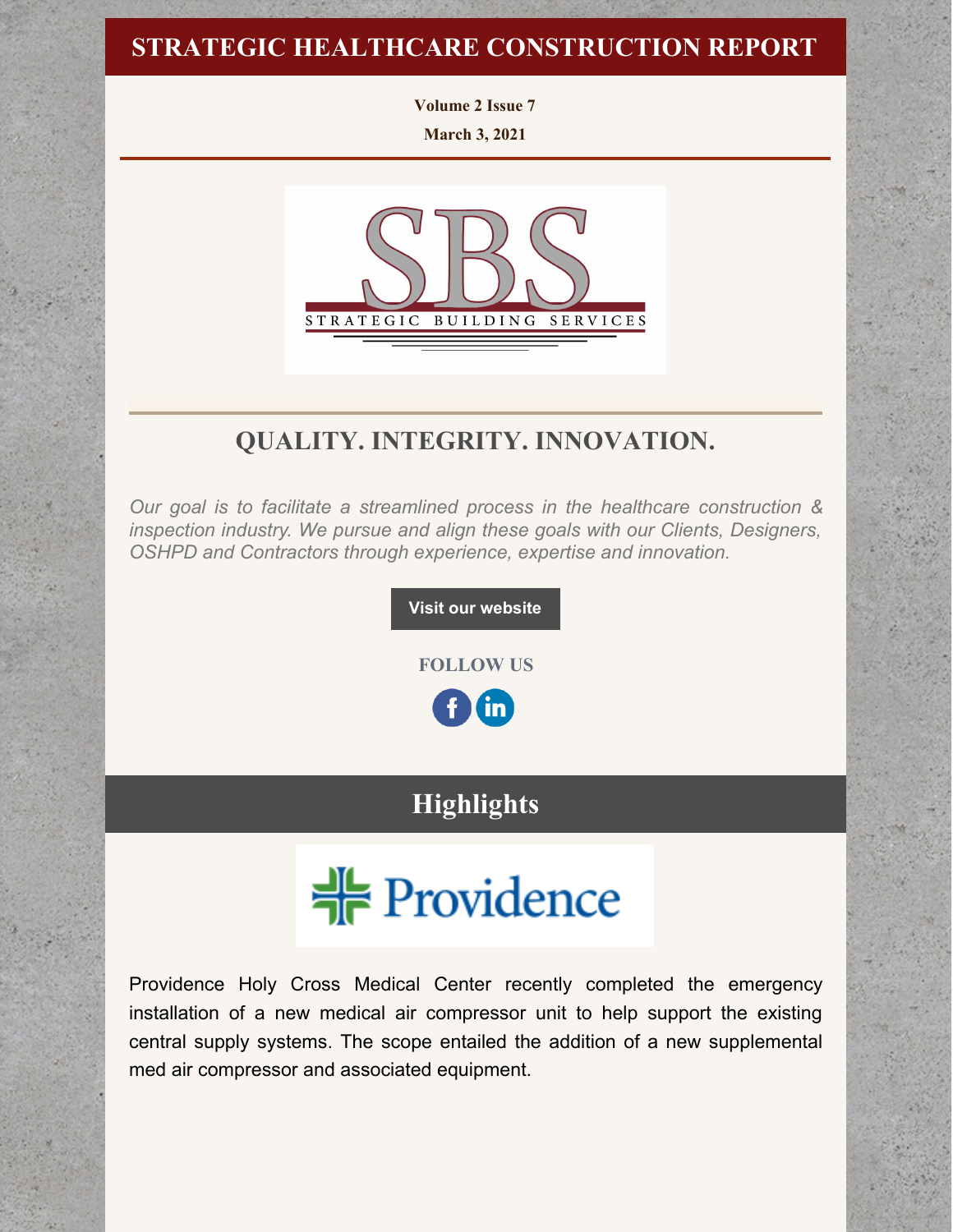

# **SBS LABS**



The healthcare construction industry can be very technical and it takes years of experience to accurately navigate through the process. We wanted to use this newsletter as not only reading about what SBS is up to, but also as a tool that can provide helpful information for you on your next OSHPD project. Here is this week's topic that we've experienced in the past and hopefully is beneficial to you:

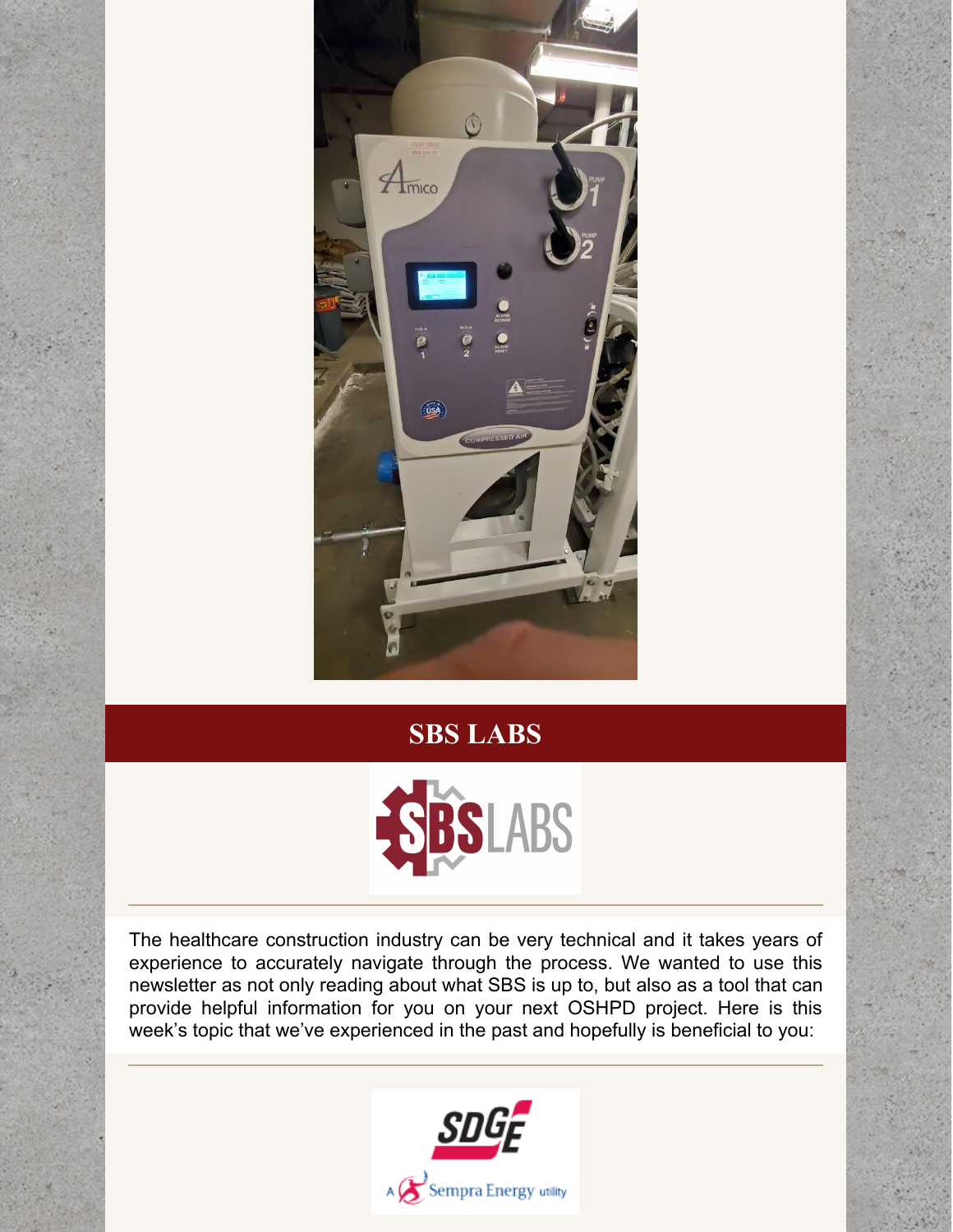#### **Immediate Challenges: Ushering in a Post COVID-19 Mindset**

**Webinar Hosted by:** SDG&E EIC

**Speakers/Panel:** John J. Schrenk Regional Compliance Officer-SouthRegion, OSHPD

Joel Sanders Compliance Officer-South Region,OSHPD

•

Frank Shadpour, PE Principal, SC Engineers, Inc.

•

Tim Jacoby Corporate V.P. Facilities Design &Construction, Scripps Health

•

•

Sandy Renshaw, PE, CCP, LEED AP Principal Mechanical Engineer, Kaiser Permanente

> **Thursday, March 11, 2021 Time: 09:00 AM – 10:00 AM 30 Min. Presentation 30 Min. Q&A**

This interactive webinar addresses COVID-19 and Post-COVID-19 challenges with a panel of hospital experts. Discussion will include ways to reduce waste, accelerate delivery, and make hospitals safer.

#### **See [flyer](https://files.constantcontact.com/7250dab0801/6195cc9f-a1ea-44c0-9468-a00bb8d35033.pdf) here**

**Note: Search by Class Name, "Healthcare & OSHPD Essentials" or Date, "03/11/2021"**

**[Register](https://seminars.sdge.com/prod/emc00/EventSearch.htm?mid=2) here**

As SBS LABS continues the journey of formalizing material to share with you, please take a moment to subscribe to our Youtube Channel to stay on top of all of the latest with **SBS [LABS.](https://www.youtube.com/channel/UCfR7qiqf9X9tzNf1jD-an_Q)**

**[Contact](http://www.strategic-building.com/contacts) SBS**

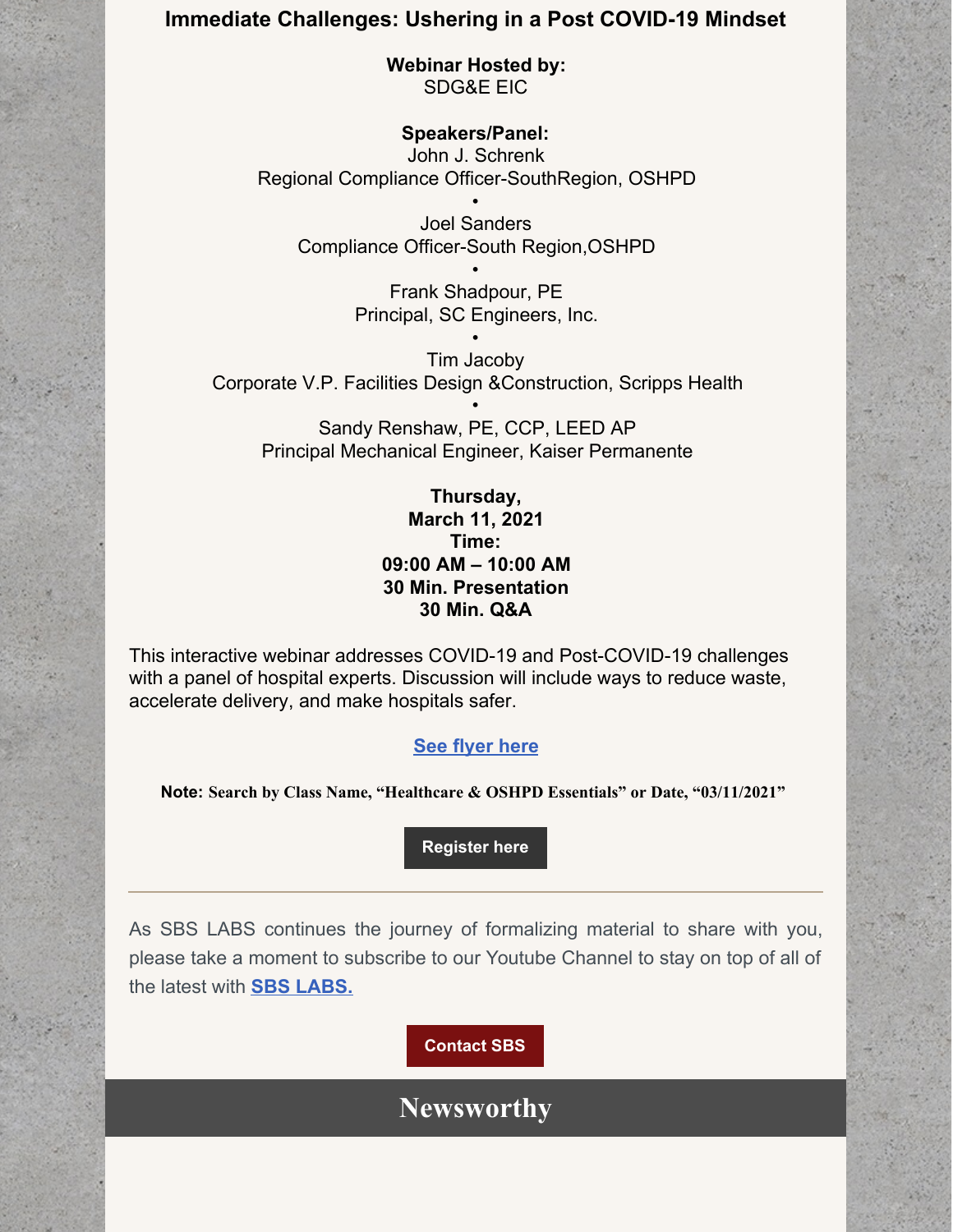

# **Integrated Design Firm LPA Acquires LdG Landscape Architects**

(February 18, 2021)





## **New Patient-Centric Clinic Wraps Build in OC** (February 16, 2021)



The 5,000-square-foot Personalized Lifestyle Medicine Center aims to create an innovative healthcare experience. Photo Credit: H. Hendy Associates

**HC+O [Article](http://hconews.com/2021/02/16/new-patient-centric-clinic-wraps-build-in-oc/)**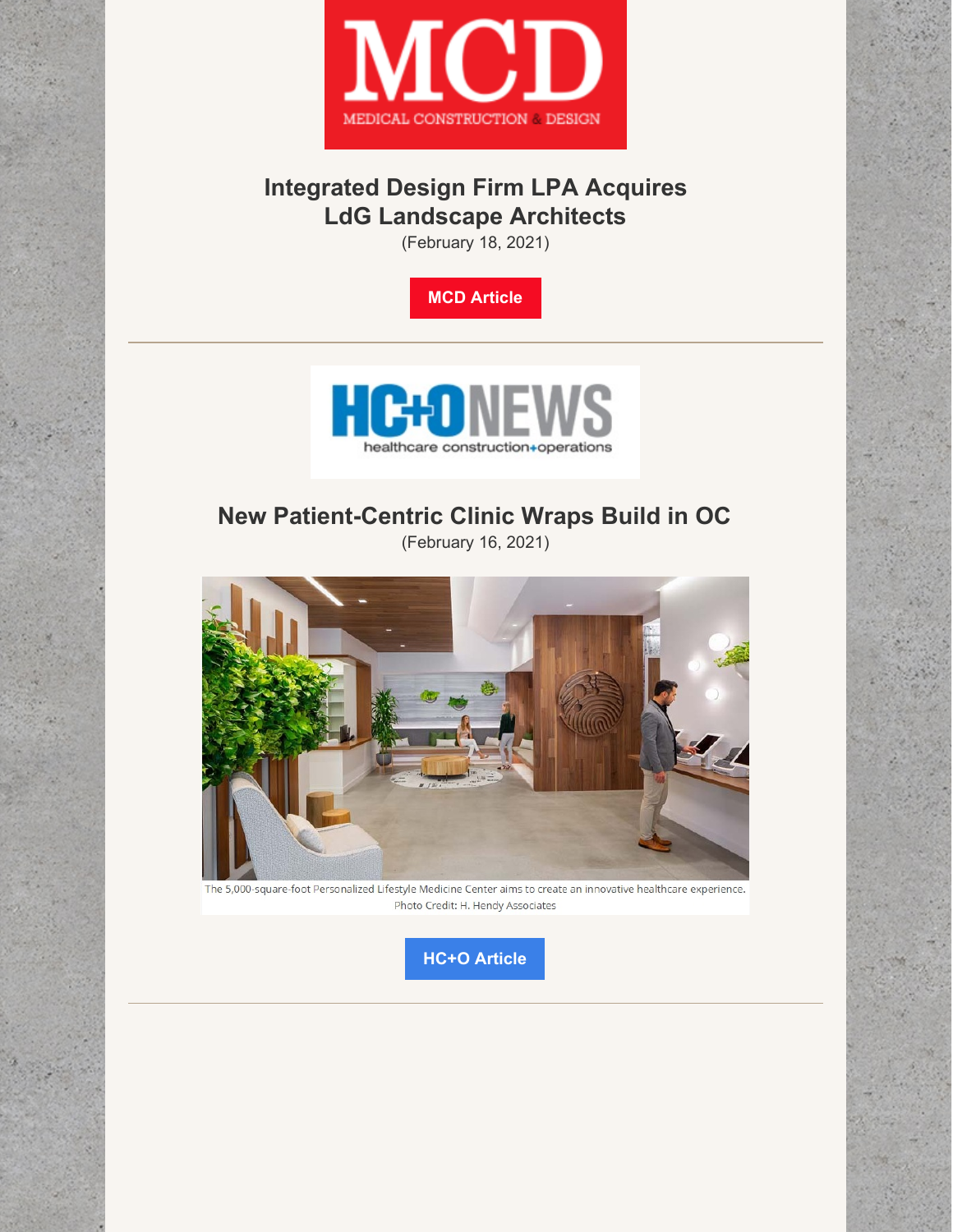

## **April 21, 2021** 5:30 pm - 7:30 pm

#### **Topic**

Modular Building in Healthcare for Future Flexibility

#### **Speaker**

Bill Summers, Anchor Medical Company

### **Non-Member Attendance Policy**

Non-CSHE members are welcome to attend one complimentary chapter meeting. If you are a non-member who has already attended one chapter meeting, you will be unable to register for any additional chapter meetings until you have become a member. **Please click here for the online [membership](http://www.cshe.org/CSHEMEMBER/Membership/BecomeMember/CSHEMEMBER/Online-Join/Membership-Landing.aspx?hkey=08a11e97-0ce8-4135-bc0e-5a7211cb24b5) application.**

### **Continuing Education Credits**

Participating CSHE members, whose names are clearly legible in the Zoom participant list, are eligible for a certificate for 1 contact hour.

### **Questions or Concerns?**

For questions or concerns, please contact Beth Demeter directly at **[bethd@cshe.org](mailto:bethd@cshe.org)**.





# **Commissioning Health Care Facilities – A 360-degree Process**

**March 17, 2021 12:00pm - 1pm CT**

## **Speaker:**

Tony Szwarc, MEP Coordinator, Target Building Construction **Learning Objectives:**

• Identify the roles of the owner, CX agent and construction manager for a 360- degree CX process.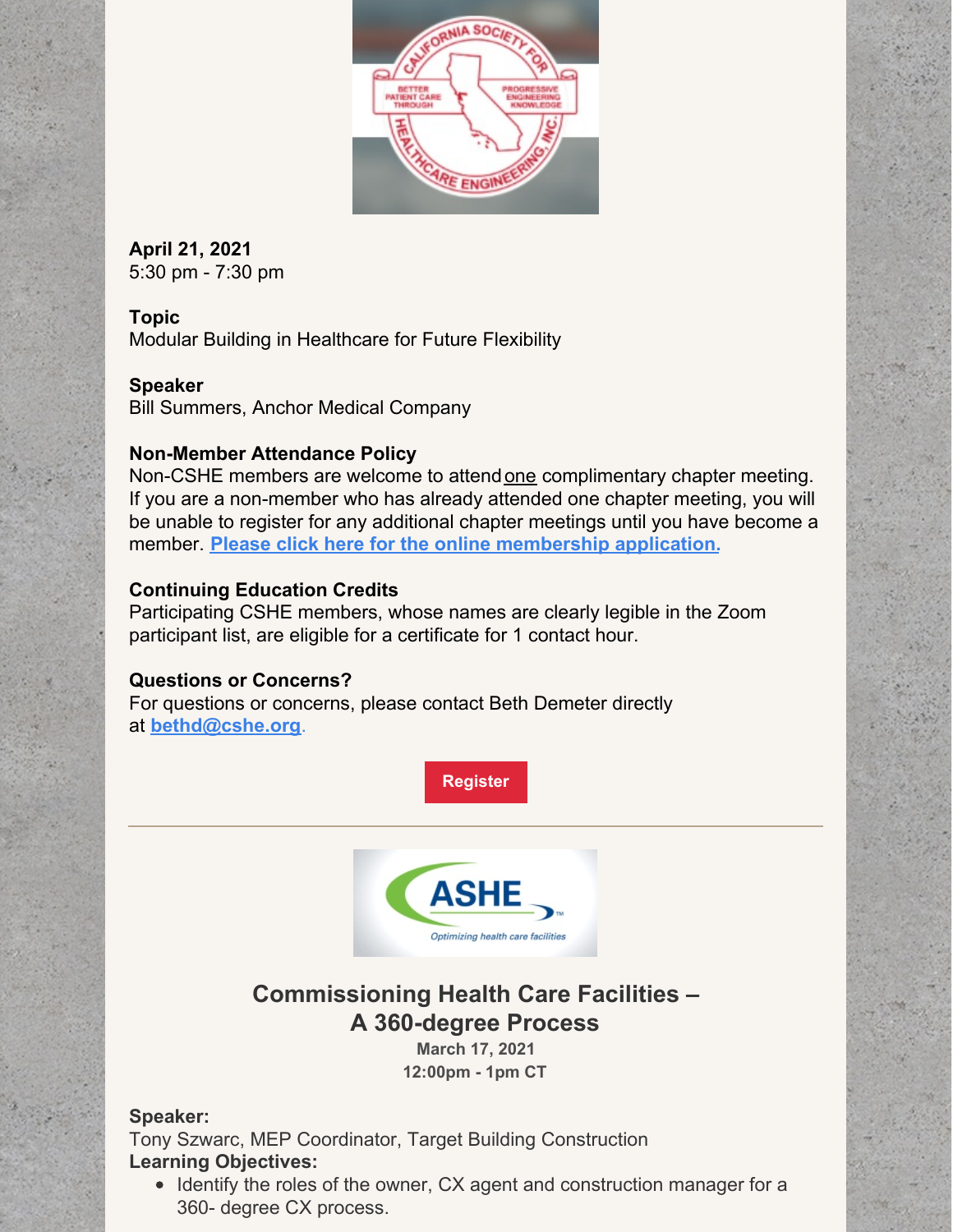- Describe the breadth of systems that a 360-degree CX process encompasses.
- Explain the benefits of incorporating upkeep of facility standards within the 360- degree CX process.

#### **Audience:**

- Facility directors/managers/engineers
- Architects, design engineers and commissioning agents
- Contractors

#### **Pricing:**

\$25 for ASHE Members \$40 for Nonmembers

**To [Register](https://ams.aha.org/eweb/?ahabu=ASHE&webcode=eventinfo&Reg_evt_key=58310C9A-D920-4A3E-870E-65E5FFC2A6E0) and Learn More**



Join Dan DeSantis for a webinar: **Endothermic Wraps: Thermal Protective Systems**

By the end of this webinar, you'll have a better understanding of the ever-evolving code requirements and modernization of building materials and how each has impacted the way we design and build in the 21st century. You will also understand:

- New code requirements of NFPA 1221 as it pertains to fire rated shaft enclosure.
- The events that lead to major landmark code changes as it pertains to fire rated shaft enclosures.
- Acceptable methods of shaft containment for critical electrical services.
- Fire-rated shaft enclosure for in building fuel oil piping systems.

UL tested and listed products designed specifically for the shaft enclosure of critical in building services.

**Click the button below to register for the date of your choice:**

**[Thursday,](https://stifirestop.zoom.us/webinar/register/WN_eew9fBg9SZWeyoK5cu4fgg?mc_cid=2d57cbe053&mc_eid=e432ccbfe6) February 25, 2021 . 3:00 PM ET**

**[Wednesday,](https://stifirestop.zoom.us/webinar/register/WN_0wD4mfUGSFGyWkQkPz3Uew?mc_cid=2d57cbe053&mc_eid=e432ccbfe6) March 3, 2021 . 10:00 AM ET**

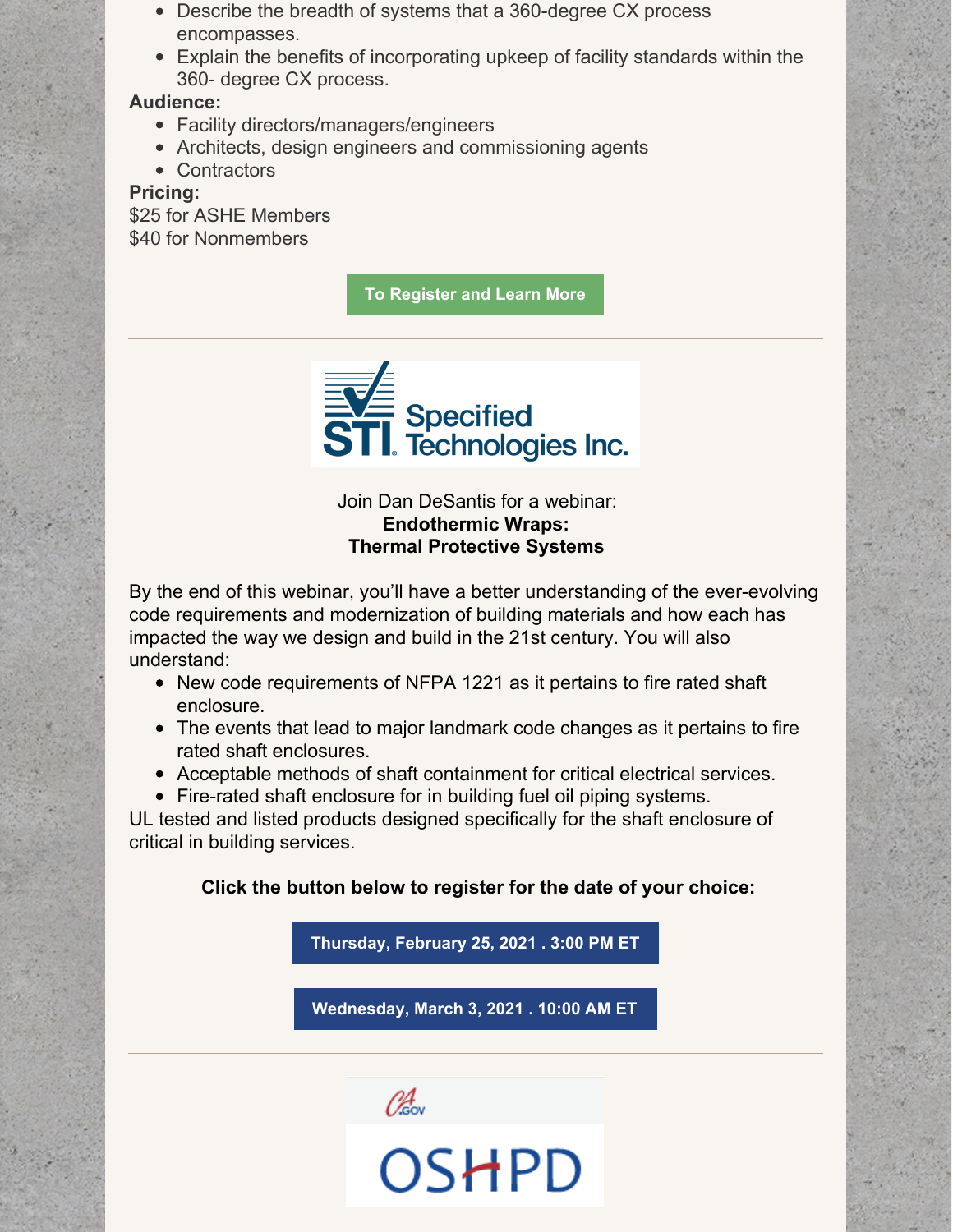## **UPCOMING WEBINAR**

## **Accessibility CAN 2-11B**

Date: TBD | Registration information coming soon!



Hospital Inspector Certification Examination Preparation

### **\*Two sessions JUST ADDED for Architectural Plan Reading!**

Join OSHPD's Inspection Services Unit (ISU) in a series of webinars that will provide guidance on how to read drawings for the plan reading portion of the Hospital Inspector Certification Exam.

#### *OSHPD SPEAKERS*

*Joseph LaBrie, S.E. Regional Compliance Officer Cesar Ponce Compliance Officer James Pan, S.E. District Structural Engineer Monica Colosi Compliance Officer*

#### **Fee: Complimentary**

TIME 1:00 - 2:00 p.m., Pacific Time Click on dates to register for each session

#### **REGISTRATION**

**[February](https://oshpd.us3.list-manage.com/track/click?u=b5eac4ceeea1d878cfffc1696&id=5f17665187&e=bf3938caab) 16, 2021: Architectural Plans - Part 1 - Instruction \***

**[February](https://oshpd.us3.list-manage.com/track/click?u=b5eac4ceeea1d878cfffc1696&id=0955b8ca65&e=bf3938caab) 18, 2021: Architectural Plans - Part 2 - Practice \***

**February 23, 2021: Structural Plans - [INSTRUCTION](https://oshpd.us3.list-manage.com/track/click?u=b5eac4ceeea1d878cfffc1696&id=f4d49de2e3&e=bf3938caab)**

**February 25, 2021: [Structural](https://oshpd.us3.list-manage.com/track/click?u=b5eac4ceeea1d878cfffc1696&id=c2ba004f16&e=bf3938caab) Plans - PRACTICE**

**March 9, 2021: [Mech/Plumbing](https://oshpd.us3.list-manage.com/track/click?u=b5eac4ceeea1d878cfffc1696&id=e6038ca4c8&e=bf3938caab) Plans - INSTRUCTION**

**March 11, 2021: [Mech/Plumbing](https://oshpd.us3.list-manage.com/track/click?u=b5eac4ceeea1d878cfffc1696&id=3a16cb720a&e=bf3938caab) Plans - PRACTICE**

**March 16, 2021: Electrical Plans - [INSTRUCTION](https://oshpd.us3.list-manage.com/track/click?u=b5eac4ceeea1d878cfffc1696&id=4836f822b5&e=bf3938caab)**

**March 18, 2021: Electrical Plans - [PRACTICE](https://oshpd.us3.list-manage.com/track/click?u=b5eac4ceeea1d878cfffc1696&id=f4fb793777&e=bf3938caab)**

**March 23, 2021: Fire Life Safety Plans - [INSTRUCTION](https://oshpd.us3.list-manage.com/track/click?u=b5eac4ceeea1d878cfffc1696&id=40680dffc1&e=bf3938caab) March 25, 2021: Fire Life Safety Plans - [PRACTICE](https://oshpd.us3.list-manage.com/track/click?u=b5eac4ceeea1d878cfffc1696&id=032256ecdc&e=bf3938caab)**

 $\mathcal{O}_{\scriptscriptstyle \!\mathsf{G}\scriptscriptstyle{\mathrm{ov}}}^{\scriptscriptstyle \mathsf{A}}$ 

**OSHPD**